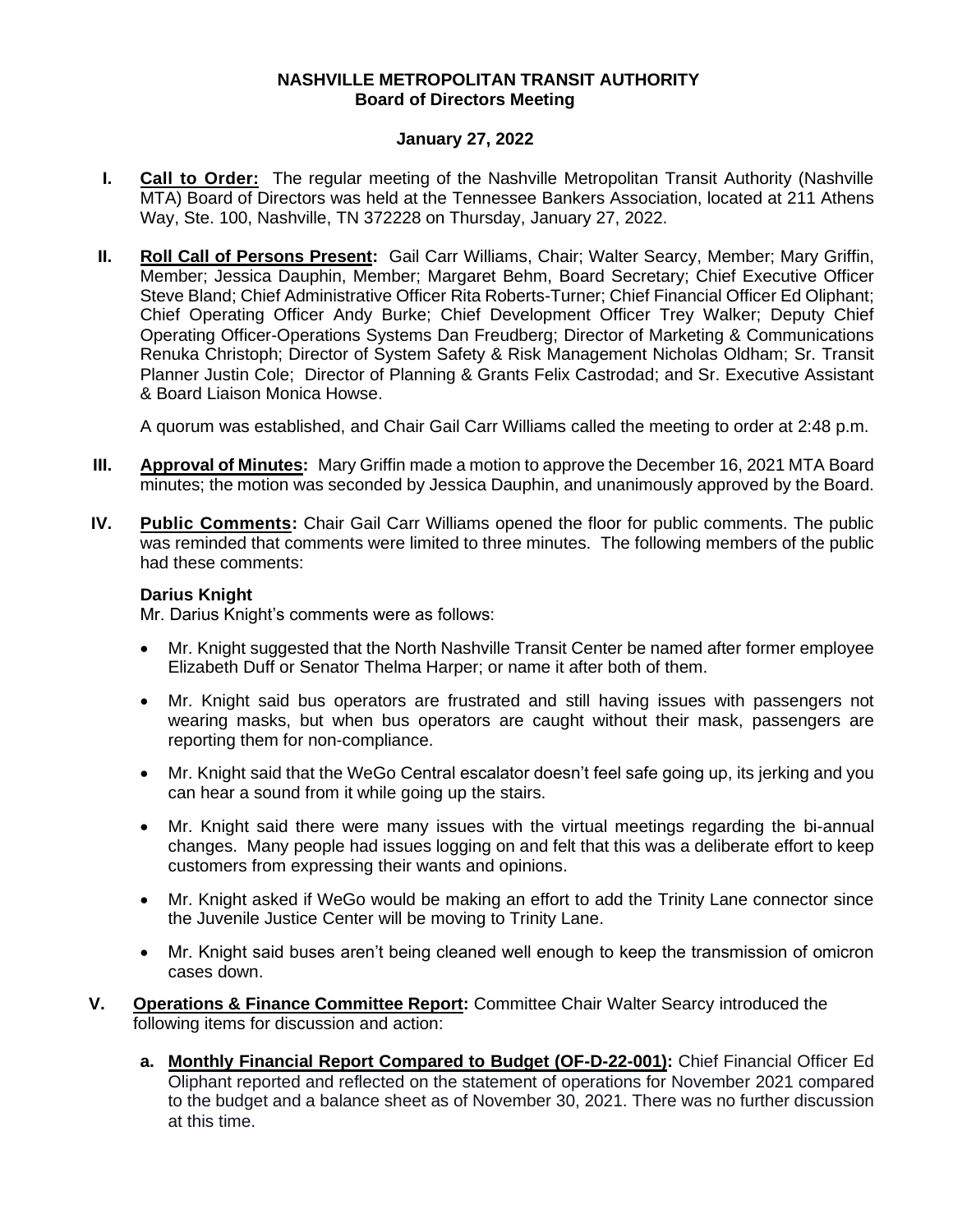**b. Conflict of Interest (OF-D-22-002):** Chief Financial Officer Ed Oliphant reviewed the Annual Conflict of Interest report with the Board. The Conflict-of-Interest report is designed to highlight incidents or circumstances that have the appearance of conflict and how potential conflicts are mitigated. Currently, there are no conflicts at this time.

CFO Ed Oliphant availed himself for questions and there were no additional questions at this time.

# **c. WeGo Ride Pilot True Up (OF-D-22-003):** Chief Financial Officer Ed Oliphant reported the following:

The WeGo Ride Program is an employer-paid transit pass program to provide employee commuter benefits on Nashville MTA and RTA services in Middle Tennessee under the name WeGo Public Transit. In June 2020, the Board approved for the first time, an WeGo Ride Program Revenue Sharing Agreement with Nashville MTA for the period of July 1, 2020, through June 30, 2021. To remind the Board, the following are the objectives of the program:

- All: Simplify program transportation benefits
- All: Simplify program administration
- All: Simplify program fee structure to better predict costs and revenues for annual budgeting
- MTA/RTA: Protect existing program revenue
- MTA/RTA: Grow program participation to increase overall ridership and operating revenue
- MTA/RTA: Increase transparency between the two agencies on program revenue and ridership
- Business Partners: Manage and reduce both direct and indirect transportation costs
- Business Partners: Provide sustainable and competitive employee benefits.

Vanderbilt University was the only employer to participate in the pilot during FY2021. One of the stipulations of the pilot program was for staff to review the results of the pilot with both MTA and RTA boards and committees to determine the viability of the pilot. Vanderbilt University agreed to join the pilot program in April 2020, but due to the pandemic, it was decided to wait until June 2021 to perform the first true-up of revenue sharing between MTA and RTA. Consequently, the true-up period covered 15 months from April 2020 through June 30, 2021. While the pandemic resulted in far fewer rides being provided during the pilot, Vanderbilt continued to pay full monthly fees as if conditions were normal. This resulted in a skewed result in terms of cost per ride from Vanderbilt's perspective which will be addressed with Vanderbilt during the current contract year which Vanderbilt did renew effective July 1, 2021. The terms of the contract were based upon the following:

| Vanderbilt Faculty, Staff & Student Count | 20,000      |
|-------------------------------------------|-------------|
| Annual Cost per Employee/Student          | \$20.50     |
| <b>Total Annual Contract</b>              | \$410,000   |
| <b>Total 15-Months Timeframe</b>          | \$512,500   |
| Monthly payment                           | \$34,166.67 |

Based upon the Revenue Sharing Agreement between Nashville MTA and RTA, revenues were allocated using the weighted average percentage of all modes based upon the total rides provided during the 15 months using full fare for each mode. The allocation was calculated as follows: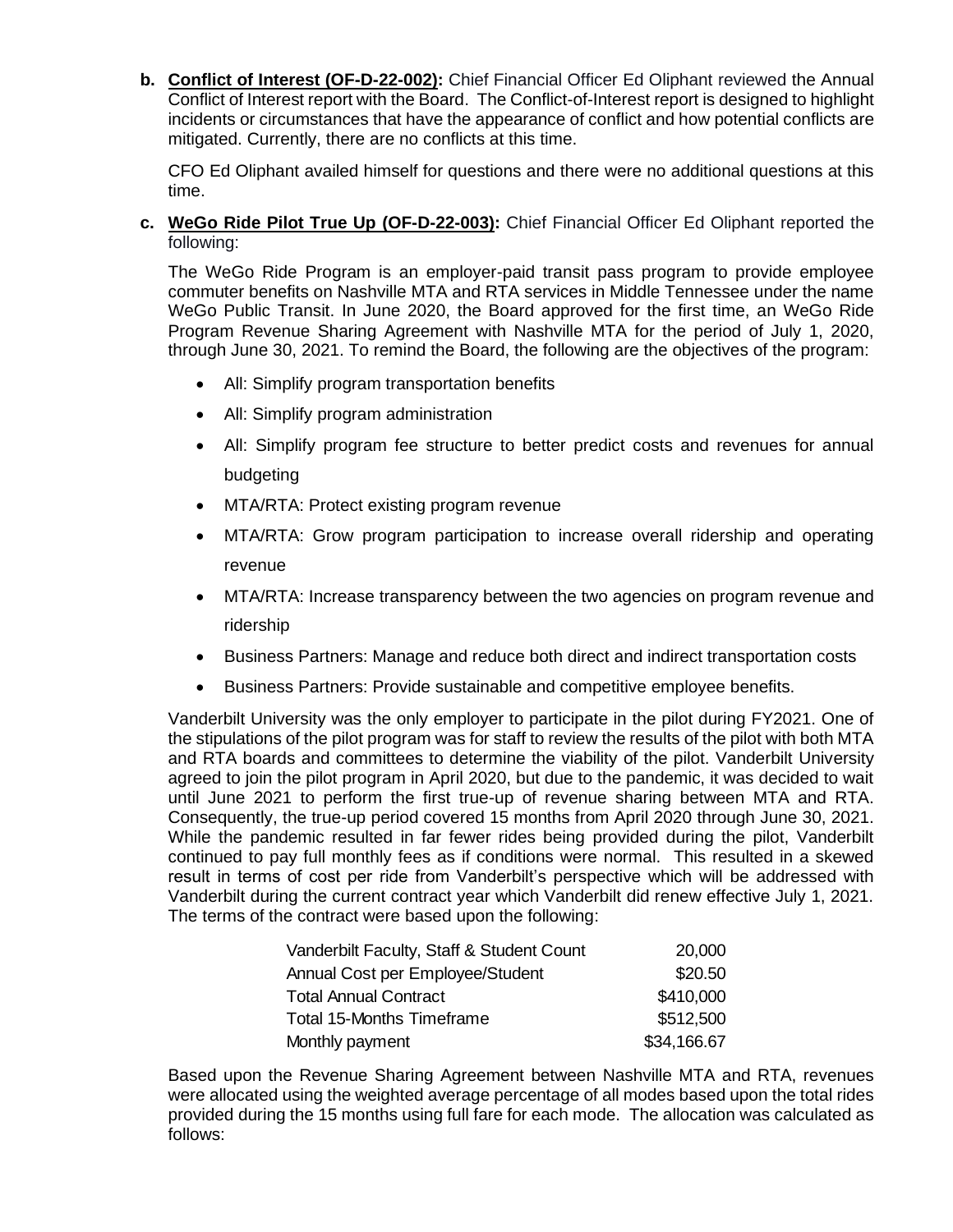|                   | <b>Rides</b>    |        |                    | Weighted   | <b>Contract</b>   | <b>Vanderbilt</b> |
|-------------------|-----------------|--------|--------------------|------------|-------------------|-------------------|
| Transportation    | <b>Provided</b> | Full   | <b>Total Based</b> | Average    | <b>Revenue</b>    | Cost              |
| <b>Mode</b>       | 15-Months       | Fare   | <b>Upon Fare</b>   | Percentage | <b>Allocation</b> | <b>Per Ride</b>   |
| MTA Bus           | 72,107          | \$2.00 | \$144,214          | 71.6%      | \$366,714         | \$5.09            |
| <b>MTA Access</b> | 3,008           | \$3.70 | \$11,130           | 5.5%       | \$28,301          | \$9.41            |
| <b>RTA Bus</b>    | 6,568           | \$4.25 | \$27,914           | 13.8%      | \$70,981          | \$10.81           |
| RTA Train *       | 4,572           | \$4.00 | \$18,288           | 9.1%       | \$46,504          | \$10.17           |
| Total             | 86,255          |        | \$201,546          | 100%       | \$512,500         | \$5.94            |

\* The fare used for train is based upon average fares for all stations.

As previously mentioned, the cost per ride was skewed due to the reduced ridership that was impacted by the pandemic. The cost per ride in all modes should be at least less than the cost of a full fare to make the program viable for Vanderbilt University. The per swipe program that Vanderbilt Medical Center is still utilizing is for \$1.15 per ride. There are not any comparable statistics for pre-pandemic rides since the program prior to this pilot was a combined per swipe for the Medical Center and University and the University did not promote the program to students. As for RTA rides pre-pandemic, Vanderbilt just sporadically purchased both regional bus and Star fare media that they then resold to faculty, staff and students. Consequently, there is not a good apple to apple comparison or analysis to see how this program would have looked with pre-pandemic ridership. However, the per swipe program pre-pandemic did average approximately 35,000 rides per month for the combined programs.

While we believe the revenue-sharing allocation methodology is reasonable between the two agencies, we will continue to work with Vanderbilt on the terms of the contract to make it more reasonable as to the cost per ride. We will also have additional, albeit, smaller businesses to review at the end of this coming fiscal year as we continue to promote and add businesses to this pilot program.

CEO Bland concluded that we have some additional 15 companies or so that have signed up and we will do another true-up of revenue sharing between MTA and RTA at the end of June.

# **c. Armored Car Contract Extension (M-A-22-001):** Chief Financial Officer Ed Oliphant reviewed Armored Car Contract Extension report with the Board.

MTA contracts with Loomis Armored Services for armored car pick up and cash processing services for all cash collected through our fare boxes. They pick up our portable vaults every weekday at our Nestor property and twice weekly at our Myatt property. They are responsible for counting the cash and delivery to US Bank for deposit into MTA's operating account.

In December 2020, the Board approved a one-year extension to our expiring 5-year contract to allow more time to complete the RFP process that had been delayed due to COVID. In October 2021, we went back out for requests for proposal (RFP) that included a modified process in that we were requesting just transportation services to transport our vaults to US Bank who indicated they would be responsible for the cash processing services. In November, we received responses from Brinks Armored Services and Loomis. Both companies indicated that they were not bidding on the services. Brinks indicated it did not have the capacity to transport our vaults and Loomis was not interested in just transporting vaults but would consider it only if it included the cash processing services that are in the current contract. Procurement has been working diligently to amend the RFP to include cash processing as in previous years but was unable to get it complete before the end of the year. In order to complete the RFP process, it will be necessary to ask for up to a one-year extension on our current Loomis contract, which is the minimum Loomis would allow. The contract does have a termination at will clause for both parties. Once the RFP process is complete, we will be bringing back a request to the Board for approval of a new multi-year contract to the winning bidder.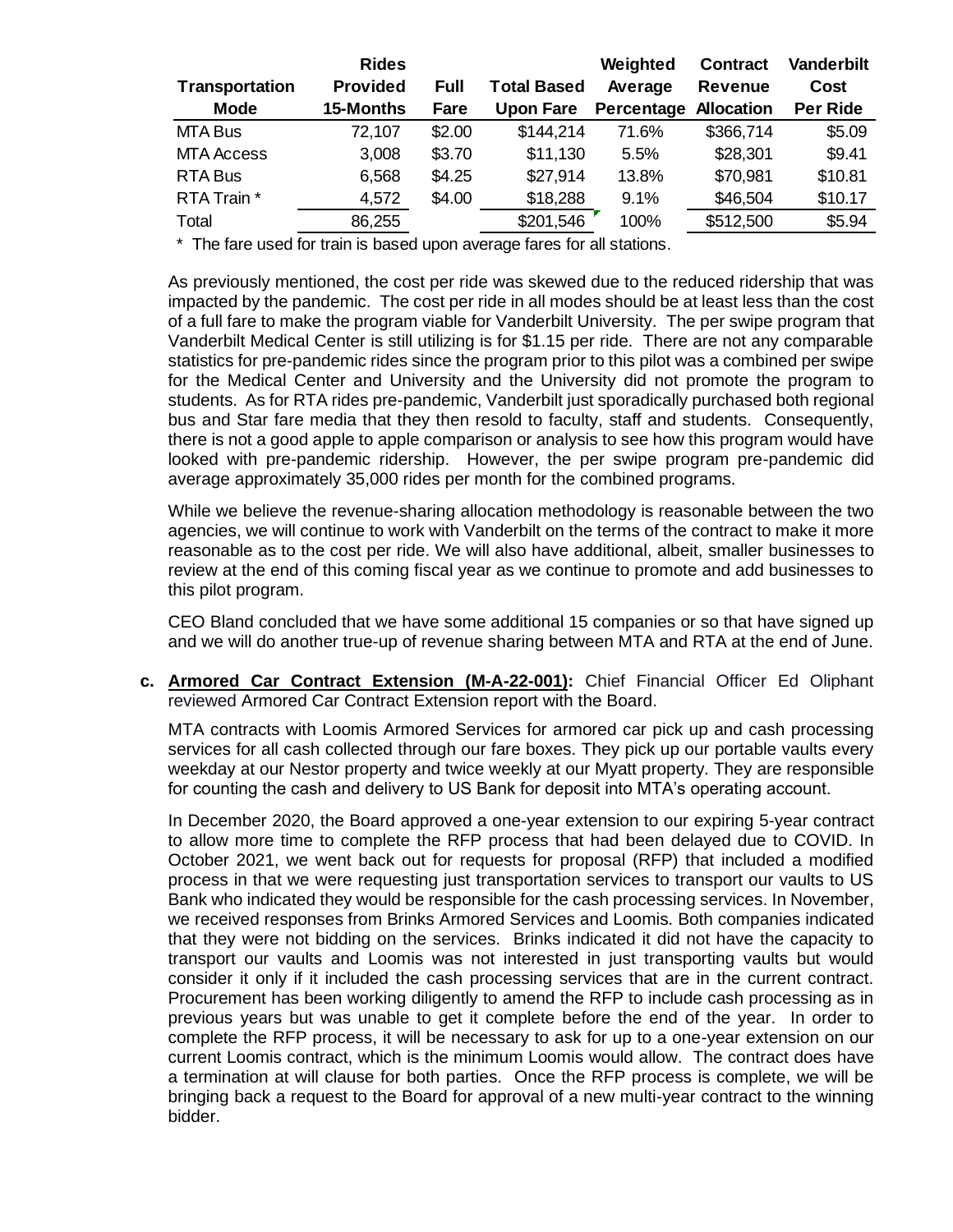Staff requested the Board approve a one-year contract extension with Loomis Armored Services at an amount not to exceed \$137,750 which is a 4% increase over the current contract that expired December 31, 2021.

CFO Ed Oliphant availed himself for questions and there were no questions at this time.

Committee Chair Walter Searcy made a recommendation to approve the Armored Car Contract Extension and it was unanimously approved by the Board.

**d. Monthly Operating Statistics (OF-D-22-004):** Chief Operating Officer Andy Burke reported and reflected on the monthly operating statistics report through November 2021. There was no further discussion at this time.

COO Andy Burke availed himself for questions and there were no questions at this time.

**e. SMS Update (OF-D-22-005):** Director of System Safety & Risk Management Nick Oldham provided an update on the Safety Management System (SMS).

In July 2018, the Federal Transit Administration published the Public Transportation Agency Safety Plan (PTASP) Final Rule, which requires certain operators of public transportation systems that receive federal funds under FTA's Urbanized Area Formula Grants to develop safety plans that include the processes and procedures to implement Safety Management Systems (SMS) by July 20, 2021. We complied with that date and have since begun implementing the SMS.

SMS is a top-down, data-driven, comprehensive, and collaborative management system which involves the continuous collection and analysis of information that helps a transit agency become proactive about how it addresses safety risks. It brings management and labor together to control risk better, detect and correct safety problems earlier, share and analyze safety data more effectively, and measure safety performance more precisely. SMS also supports management decisions to prioritize actions and allocate resources to resolve identified safety concerns or reduce safety risk to an acceptable level through:

- Increasing the focus of hazard identification across the organization;
- Broadening the scope of safety data collection;
- Emphasizing the importance of managing safety risks across all areas of operations;
- Integrating data from other organizational processes into safety data analysis;
- Promoting participation and contribution of frontline personnel in the management of safety; and
- Fostering an organizational culture that encourages proactive safety reporting and safety risk management

As the agency continues with its efforts to build and maintain an effective Safety Management System, we will provide periodic updates about our progress to ensure a continued push to proactively reduce identified safety risks to an acceptable level.

Director of Safety Management Systems & Risk Management Nick Oldham availed himself for questions and there were no questions at this time.

- **VI. New Initiative & Community Engagement Committee Report:** In the absence of Vice-Chair Janet Miller, Board Member Mary Griffin introduced the following items for discussion:
	- **a. Spring 2022 Service Changes Update (NICE-D-22-001)**: Director of Planning and Grants Felix Castrodad presented an update of the proposed changes for Spring 2022 including additional public outreach on the new Skyline Connector route.

At the July 22, 2021, MTA Board meeting, the Board approved a phased approach for implementation of service changes to take place in the Fall 2021 and Spring 2022. Two phases of service changes included not only service restoration to pre-pandemic levels, but also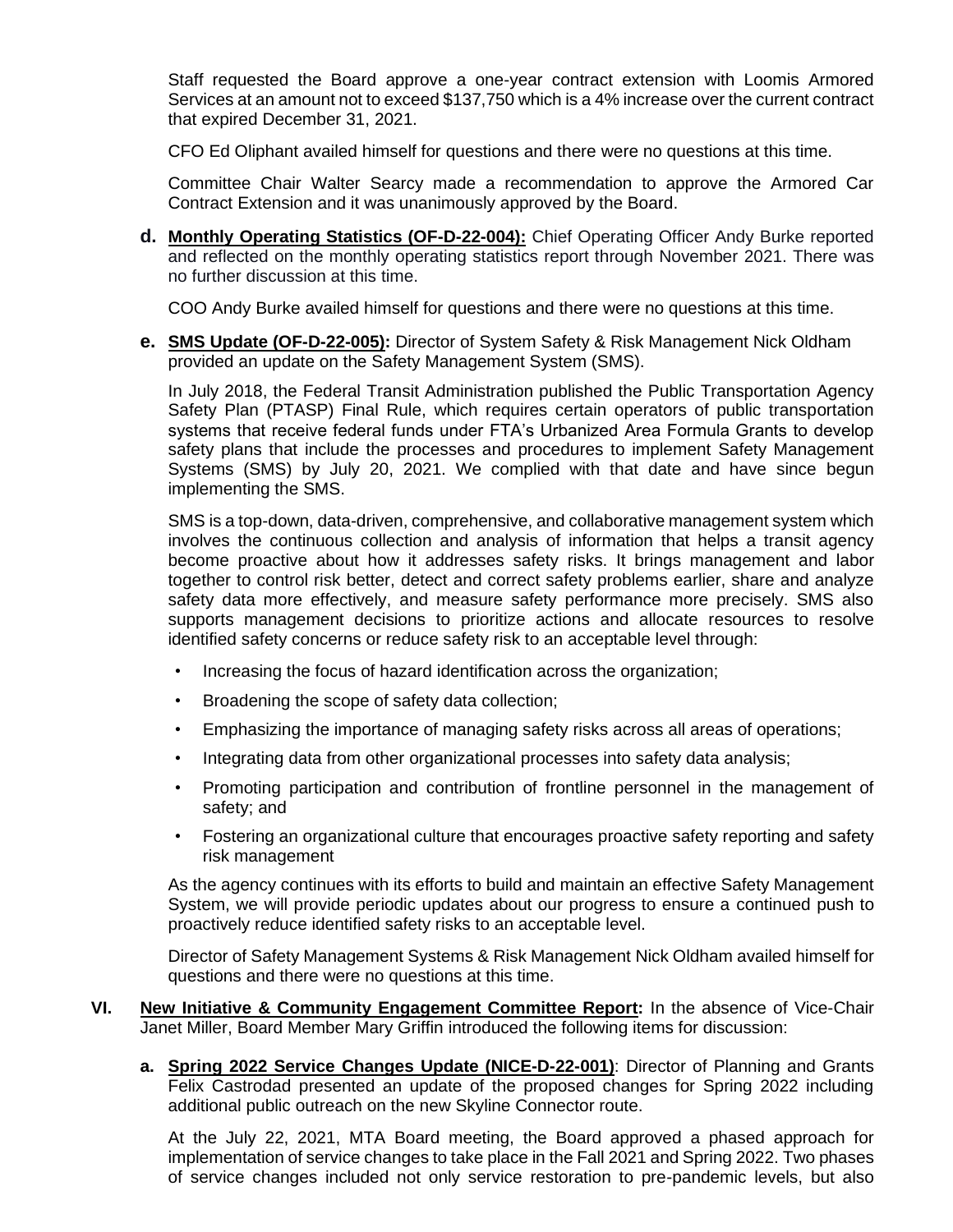service expansion consistent with the Better Bus plan recommendations. The overall service expansion with these changes represents approximately 35,500 additional annual service hours or a 7% increase in service.

Director of Planning & Grants Felix Castrodad availed himself for questions and there were no questions at this time.

There was a question and general discussion regarding the reason for route renumbering. Director of Planning & Grant Felix Castrodad explained that we have more than one route that operates on the same corridor, such as the 3A & 3B, so it makes it easier for the public to understand and use.

#### **b. Better Bus Service Expansion, Improvement Update and Direction for Next Phase Expansion (NICE-D-22-002)**: Sr. Transit Planner Justin Cole presented an overview of the Better Bus improvements implemented to date and those planned for FY2023 and beyond.

In 2020, as part of the nMotion Strategic Plan, WeGo developed the Better Bus plan to improve existing bus service in Nashville over a 5-year implementation timeline. This plan was adopted by Metro Council as part of the City Transportation Plan and included the following:

- Longer Hours of Service
- More Frequent Service
- New and Improved Connections
- New Transit Centers and Upgraded Stops
- Access Improvements

With full implementation, service would begin to approach peer city per capita service levels. These improvements require an increase of \$29.5 million in the annual operating budget, in addition to capital costs for fleet expansion, transit centers, and bus stop upgrades. In FY2021, WeGo began implementing Better Bus service enhancements by reallocating existing service resources in response to pandemic-related ridership shifts. In FY2022, additional Better Bus improvements are being implemented by leveraging American Rescue Plan (ARP) funding

Sr. Transit Planner Justin Cole availed himself for questions and there were no questions at this time.

**c. WeGo Link Program Expansion (NICE-D-22-003)**: Deputy Chief Operating Officer, Dan Freudberg and Director of Planning, Felix Castrodad, provided an update on the WeGo Link program and discussed a potential approach for expanding the program.

The nMotion Strategic Plan recommended exploring first/last mile "Mobility on Demand" zones to service lower-demand areas to improve access to transit services more cost-effectively. The development of these zones allows for improved connections to fixed-route transit service, especially in areas where access is limited due to the amount of distance to the main road and where the lack of proper pedestrian infrastructure makes walking conditions difficult and unsafe.

As the agency begins preparations for the FY2023 operating budget, conversations about the potential future of the WeGo Link program will be timely including considerations for expanding coverage and span of service to increase access to frequent transit service for riders.

Deputy COO for Systems Dan Freudberg and Director of Planning Felix Castrodad availed themselves for questions, and there was one question from Board Member Jessica Dauphin, she asked how the program going in terms of users and utilization. Deputy COO of Systems Dan Freudberg said that the utilization is fairly limited, and we haven't done a lot of aggressive marketing because we wanted to first make sure that the program was up and running, but we are looking at more marketing efforts in the future.

**VII. CEO's Report:** CEO Steve Bland reported the following: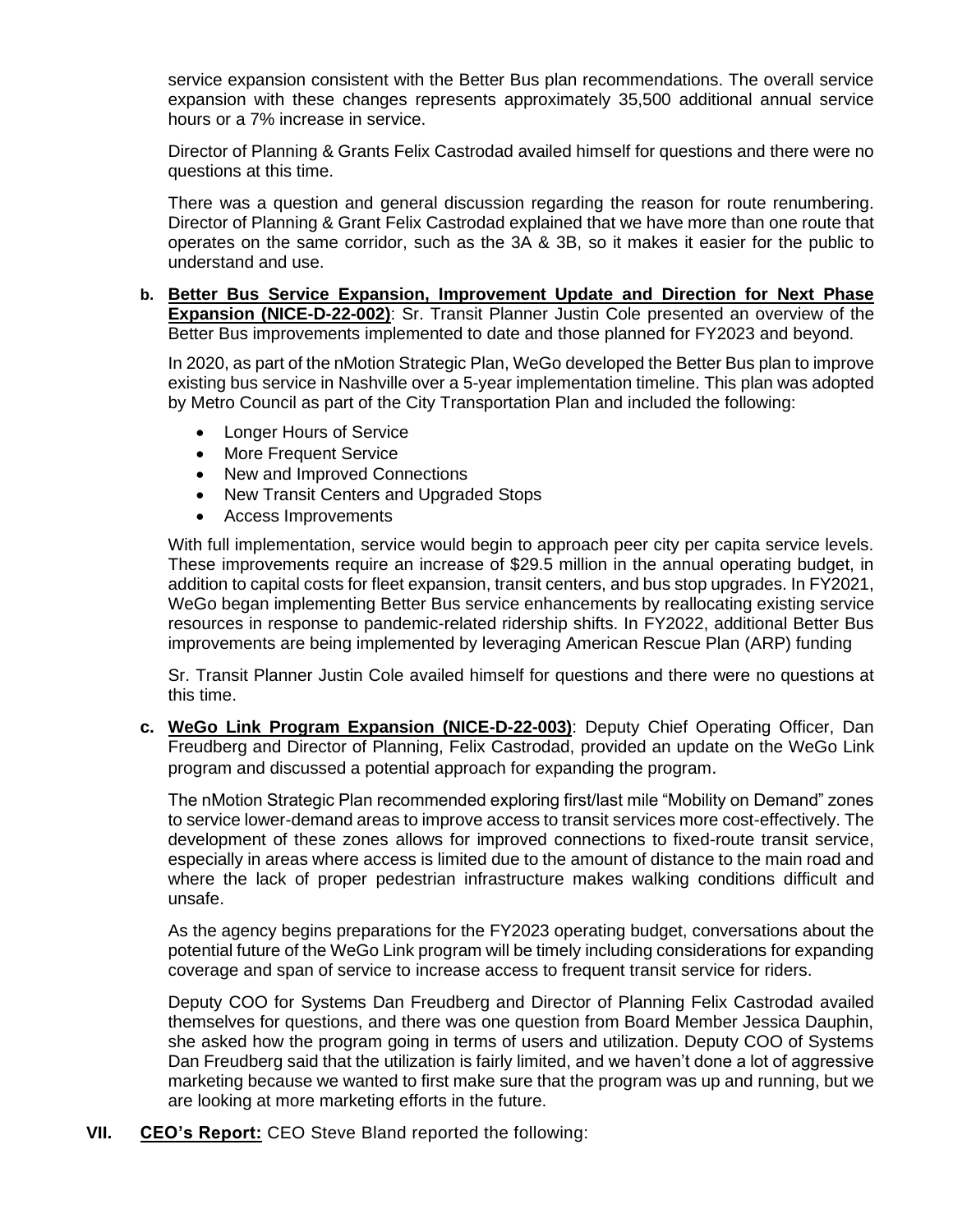- **1.** We continue to ride the COVID wave, and the radical increase in cases brought on by the Omicron variant has certainly impacted our workforce. As recently as November, we only had in the range of 5 – 7 employees off for COVID-related leave at a given time. In recent weeks, that figure has been in the 25 – 30 range, which represents approximately 3-1/2% of our workforce. We hope that early indications that the impact of this variant is starting to run its course in Davidson County are correct and that we've peaked. We have been much more fortunate than most transit agencies, which have typically had much higher rates of infection in other parts of the country and have significant disruptions in service as a result. Much to the credit of our Operations, Safety, Human Resources, and Training Departments – and some luck – we have been able to sustain full-service levels through a combination of limited staff absences and aggressive hiring of new Operators.
- **2.** Unfortunately, we've had less luck with some of our winter weather, as two of our recent snow and ice events necessitated us to move into our adverse weather plans, moving us to snow routes on a number of routes and having to suspend some services due to treacherous roads and a number of our employees being unable to get into work from their homes. I do want to thank our Operations and Facilities Staff, in particular, for sustaining the overwhelming majority of our service during this period and doing so safely.
- **3.** You heard a good bit about the North Nashville Transit Center today, so I won't add to that terrific discussion. However, I will say we're pleased to report that we have begun planning for the grand opening of the Hillsboro Transit Center. With construction progressing well on that project, we are lining up dignitaries to help us "cut the ribbon" during the week of March 28, immediately preceding our spring service changes. We anticipate that the boarding platform will be in service well before that date, and there will likely still be some punch list items to complete after that date, but the project will be substantially complete.
- **4.** You may have read in the newspaper that Mayor Cooper initiated a participatory budgeting process in the North Nashville community to program \$2 million of Metro Capital funds to projects deemed a priority by residents of those neighborhoods through a facilitated public engagement process. We are pleased to report that the neighbors allocated \$300,000 for additional shelters and bus stop improvements. This will be on top of the overall allocation of \$3 million in this year's Capital Spending Plan that we reported earlier. I want to thank Trey Walker, who served as MTA's liaison to this process.
- **5.** Last month CFO Ed Oliphant and CEO Bland were unable to engage in the usual January Operating Budget Workshop with the Board. However, supporting materials were sent out for the Board members to review and input. With submissions do in early February to Metro Finance, we will approach our submission in the same manner as prior years, with a baseline funding request that will include full funding for all current services, including the Better Bus Improvements scheduled to begin in April; as well as a supplemental investment request to support the next phases of Better Bus service expansion in FY2022-23.
- **6.** We were pleased to be notified by TDOT of 2 capital grant awards this past month under the IMPROVE Act competitive grant program. We have been allocated \$900,000 toward our Stop Improvement Program and \$375,000 toward improvements at WeGo Central. This latter project will focus on improving the shelters at our outdoor stops at Central.
- **7.** Planning for a potential Regional Transit Center at the Global Mall in Antioch has continued this past month, including a meeting with Council Member Joy Styles who represents that area. Metro Planning is also initiating a planning study to help guide the redevelopment of the neighborhood around that site.
- **8.** CEO Bland and the Planning and Development staff participated in a number of meetings over the past month with respect to potential development on the East Bank, including the specific inclusion of transit facilities within the overall infrastructure. This effort will likely be highly public in the upcoming year.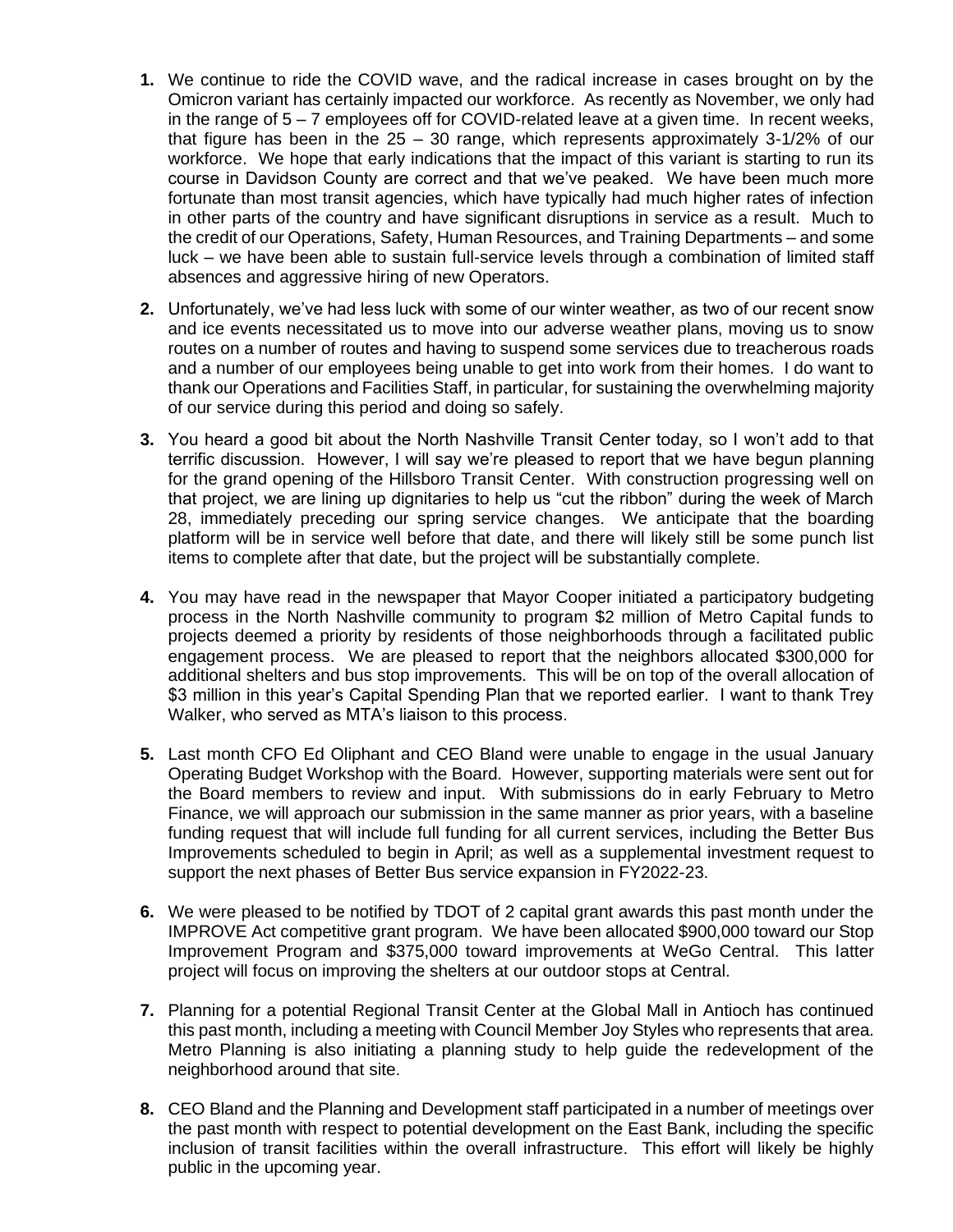- **9.** CEO Bland thanked Renuka Christoph, Rick Rodriguez, Zeda Riggs, and the Marketing and Communications Staff for undertaking a stuff a bus event in collaboration with the Mall at Green Hills. The event collected canned goods for needy families, and we were able to contribute a significant amount of food to the Second Harvest Food Bank for that purpose. In addition to its charitable purpose, the event was very successful in generating attention on our "in progress" Hillsboro Transit Center. CEO Bland also publicly thanked Mayor Cooper for attending the event and calling attention to this project.
- **10.** Operations and Development Staff continued to work with our consultants from HDR Engineering on an assessment of improvement options for the Nestor Bus Operating Facility. We have received some high-level programming options and will plan to develop a Board update in the coming months when we have a bit of a lull in the agenda.
- **11.** CEO Bland said, with a month of staffing transitions in our relationships with the city, we were very sad to hear that the Mayor's Senior Advisor for Transportation and Infrastructure, Faye DiMassimo will be leaving Nashville for a position as CEO for the transit agency in Savannah, Georgia, but said that he was happy for Faye as Savannah is her home. We also learned that two key contacts at the Nashville Department of Transportation – Jeff Hammond and Rochelle Carpenter – will be leaving for positions in the private sector. On a brighter note, CEO Bland said that he had the opportunity to meet with the new and permanent NDOT Director, Diana Alorcan, to get acquainted and provide some background on a number of issues of mutual interest.
- **12.** Although the process is moving more slowly than we might have liked due to COVID and scheduling conflicts, Chair Williams, Vice-Chair Janet Miller, Board Secretary Margaret Behm and CEO Bland are continuing to work towards a Board/ Senior Staff workshop in the Spring. The Workshop Steering Committee will be meeting as soon as possible to find a convenient date for everyone, and we'll be targeting a date sometime in late March or early April.
- **13.** CEO Bland thanked Board Member Jessica Dauphin for the opportunity to participate in a virtual presentation to the Transit Alliance of Middle Tennessee with respect to potential funding opportunities under the new Federal Infrastructure Bill, the Infrastructure Investment and Jobs Act. He said that he was able to provide an overview of the transit provisions of the Bill, and Michael Skipper of GNRC presented on the broader implications of the legislation. There was an excellent attendance and a number of good questions.
- **14.** We continued to receive customer feedback and obtain information relative to our bus stop sign replacement project that we briefed the Board on several months ago. We expect to schedule another update with you in February and to begin deploying our new signage in the Spring.
- **15.** On the RTA side:
	- **a.** The RTA received even better news than the MTA with respect to TDOT's competitive funding for capital projects. TDOT announced an award of \$3 million to RTA in IMPROVE Act funds and an additional \$3.4 million in Federal Congestion Mitigation funds to develop park and ride capacity in the RTA Commuter Bus corridors.
	- **b.** I continued to participate in meetings of the Nashville Area MPO Project Delivery Task Force. The Task Force is made up of TDOT, a number of regional mayors, and GNRC staff examining ways to expedite project delivery in the region with Federal funds.
	- **c.** Unfortunately, the Titans will not be playing this weekend, but they had an overall strong season, and one indicator of that success was ridership on the WeGo Star Titans Express. In total, we carried about 6,000 customers to the 10 games, including 644 total trips to last weekend's game against Cincinnati.
	- **d.** The RTA began receiving the order of new over-the-road buses that will be deployed in Rutherford County corridor service by the MTA. We currently have 4 of the 10 buses on